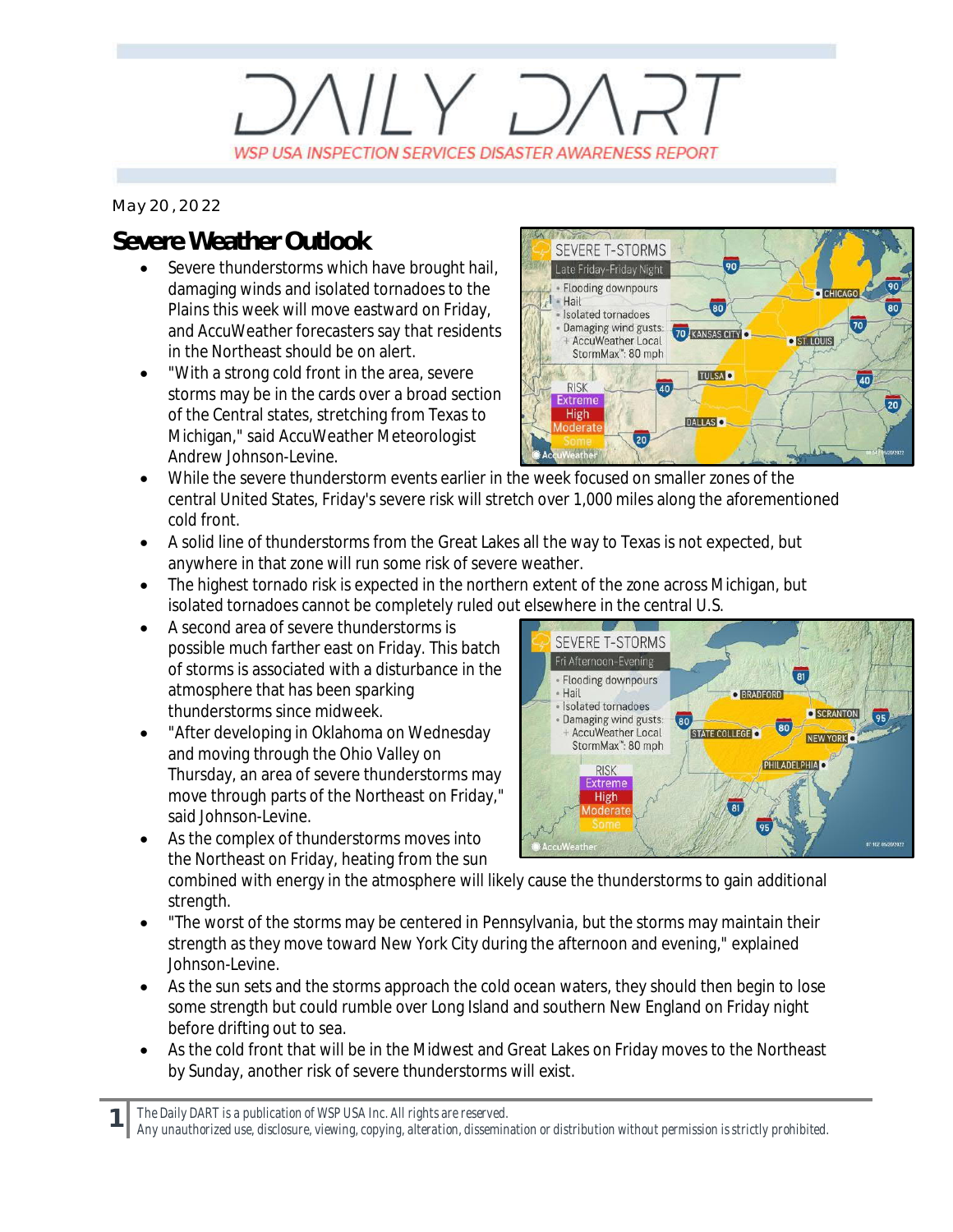# $11Y, 7$ WSP USA INSPECTION SERVICES DISASTER AWARENESS REPORT

#### *May 20, 2022*

## **Atlantic Saharan Dust**

- The first Saharan dust plume of the season moved off of Africa earlier this week and will travel nearly 5,000 miles across the Atlantic and into the southeast U.S., including Florida, by this weekend.
- The dust plume typically sets up about a mile above the Earth's surface and is usually 2 miles thick.
- · The FOX 35 Storm Team is tracking the plume and it looks like it's making steady progress into the area through this weekend.
- **FUTURE SAHARAN DUST Atlanta** Dallas Orl:
- This mass of very dry, dusty air is called the Saharan Air Layer.
- According to NOAA's Atlantic Oceanographic and Meteorological Laboratory, it forms over the Sahara Desert during the late spring, summer and early fall and moves into the tropical Atlantic every three to five days, according to FOX Weather.
- The Saharan air layer comes in handy during the hurricane season, specifically in quelling the atmosphere and keeping tropical development at bay.
- · While the official Atlantic hurricane season doesn't begin until June 1, the season started early in each of the last seven years.
- · However, this plume of Saharan dust traveling across the Atlantic might finally put an end to that streak since atmospheric conditions will be unfavorable for tropical development over the next several days.

| Joint Preliminary Damage Assessments |                                                   |                                  |           |             |  |  |  |
|--------------------------------------|---------------------------------------------------|----------------------------------|-----------|-------------|--|--|--|
| <b>State</b>                         | Event                                             | <b>Number of Counties for IA</b> |           | Start-End   |  |  |  |
|                                      |                                                   | Requested                        | Completed |             |  |  |  |
| $MCN^*$                              | Severe Storm & Flooding<br>May $4th$ & continuing |                                  |           | 5/16-TBD    |  |  |  |
| OK                                   | Severe Storm & Flooding<br>May $4th$ & continuing |                                  |           | $5/16$ -TBD |  |  |  |

*\*MCN – Muscogee (Creek) Nation*

**2** *The Daily DART is a publication of WSP USA Inc. All rights are reserved.*

*Any unauthorized use, disclosure, viewing, copying, alteration, dissemination or distribution without permission is strictly prohibited.*